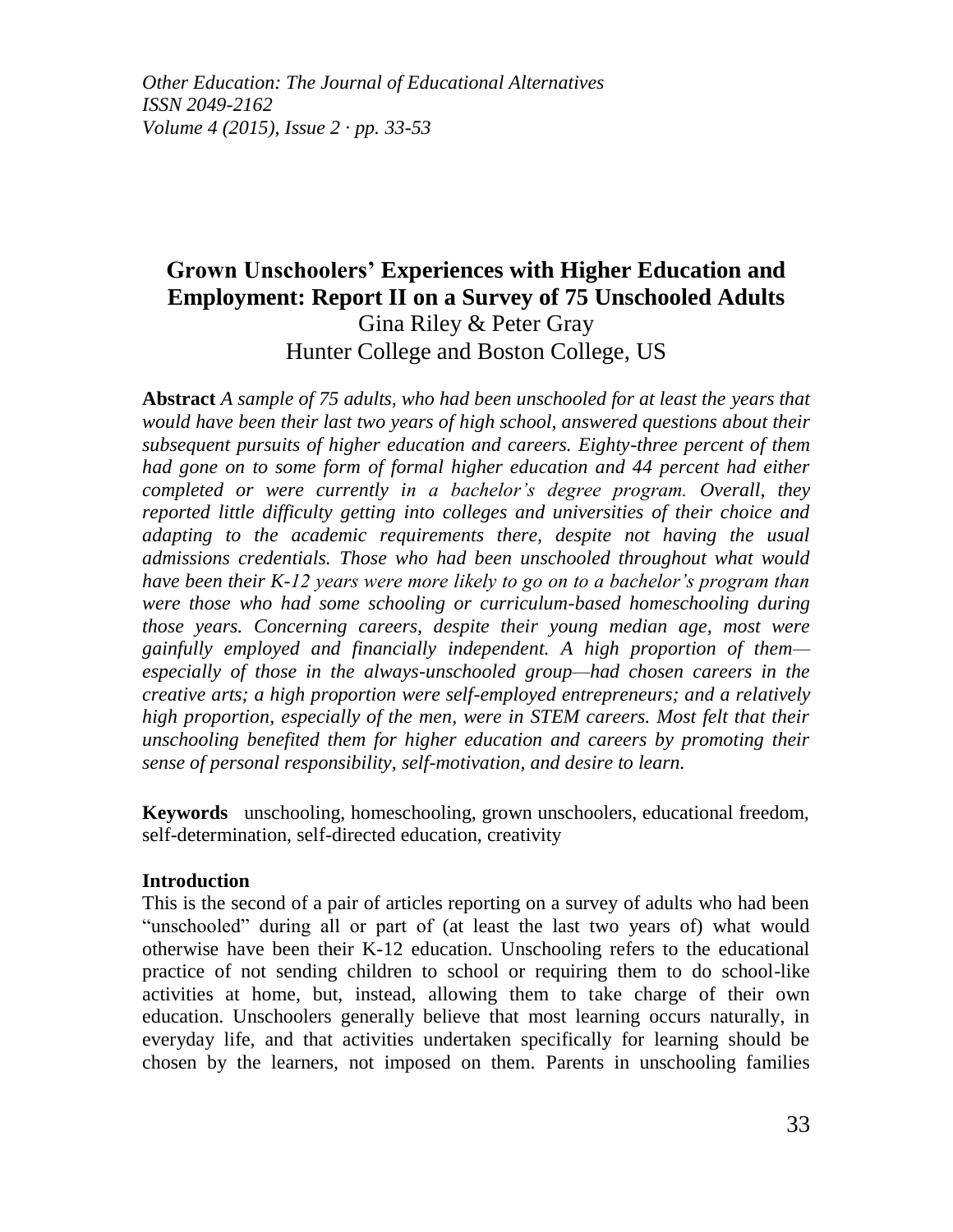facilitate their children's education in many ways—such as by providing materials, answering questions, engaging in discussions, serving as models, and connecting them with resources outside the home—but do not impose a curriculum or pressure their children to study particular subjects or submit to academic tests. For legal purposes, unschooling is a variety of homeschooling, but in this pair of articles we distinguish between the two by using the term homeschooling to refer only to parent-directed, curriculum-based schooling at home.

In the first article of this pair (Gray & Riley, 2015), we reviewed previous research on unschooling. We then described the methods of our survey and those results pertaining to the respondents' memories of their unschooling experiences, their social lives as unschoolers, their evaluations of their unschooled education, and their plans concerning the education of their own children. Our concern in this article is with questions about higher education and employment. Do unschoolers go on to college? If so, how do they get in without standard admissions credentials and how do they adapt to the academic requirements there? With or without college, what sorts of careers do unschoolers go on to? How do they describe their occupational choices and goals?

A considerable body of research has shown that conventional homeschoolers typically perform well in higher education (Bagwell, 2010; Cogan, 2010; Gloeckner & Jones, 2013; Lattibeudiere, 2000; Ray, 2013). Indeed, many colleges and universities, including some of the most elite schools, actively recruit homeschooled students (Cooper & Sureau, 2007). However, there is little a priori reason to assume that this observation would generalize to unschoolers. One researcher (Grunzke, 2012), on the basis of reports from homeschooling and unschooling mothers, concluded that the family lives and educational experiences of curriculum-based homeschoolers appears to be more like that of students in traditional schools than like that of unschoolers. To our knowledge, there has been no previous research into unschoolers' higher education or careers, though a number of case reports can be found in which individual grown unschoolers describe their own experiences with these (for a collection of such reports, see Desmarais, 2015).

Potentially relevant to these questions about unschoolers are the results of a follow-up study, conducted many years ago, of the graduates of the Sudbury Valley School, a radically alternative school in Massachusetts, where students from age 4 through high-school age are entirely in charge of their own education (Gray  $\&$ Chanoff, 1987). The students at that school are free, all day, every school day, to play, explore, socialize, and in other ways follow their own interests, as long as they don't violate school rules, which are made democratically and have to do with maintaining peace and order, not with learning. In the follow-up study the graduates who had chosen to go on to higher education reported that they had no particular difficulty getting admitted to the schools of their choice and adapting to the academic requirements. Collectively, they were pursuing the whole range of careers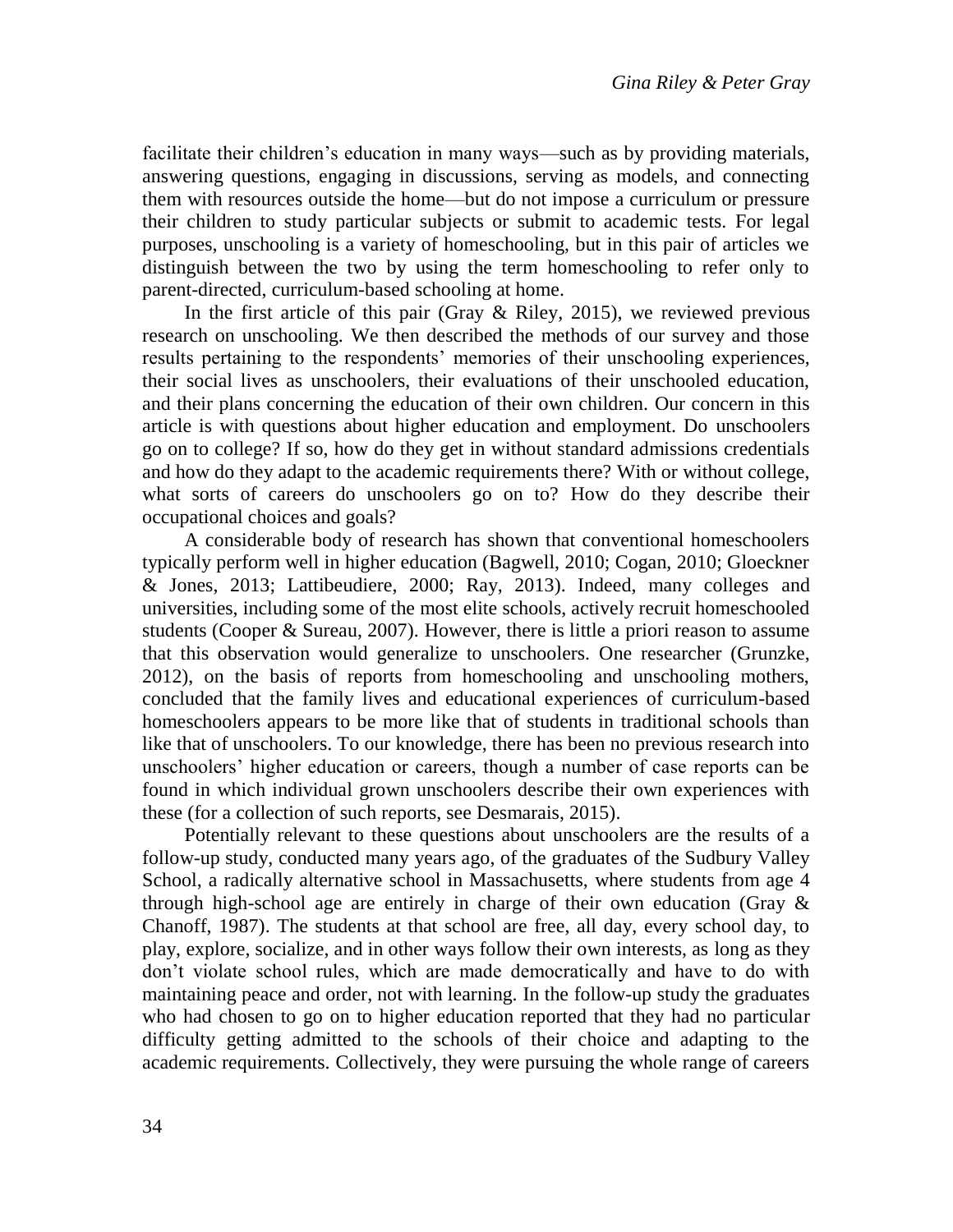that are valued by our society, but especially careers that require high levels of creativity and self-initiative. They believed that their self-determined education had led to a number of lasting benefits, including a continued passion for learning, a high sense of personal responsibility, and a continued drive to live in selfdetermined ways. Subsequent follow-up studies, conducted by the school itself, resulted in similar findings (Greenberg & Sadofsky, 1992; Greenberg, Sadofsky & Lempka, 2005).

Also potentially relevant is a relatively large body of research concerned with the developmental effects of (or at least correlates of) increased autonomy in childhood. For example, in one classic longitudinal study, children whose parents allowed them more freedom at home were subsequently judged by teachers, in grades 6 and 9, to be more creative, resourceful, curious, independent, and confident than children who had experienced less freedom at home (Harrington, Block, & Block, 1987). Other research has related increased autonomy to better performance on tasks involving creativity or mental flexibility, to more satisfying interpersonal relationships, and to measures of psychological well-being, resilience, and life satisfaction (reviewed by Ryan, Deci, Grolnick, & LaGuardia (2006). More recently, a correlational study revealed that young children who were permitted more time by their parents to do as they chose rather than engage in adult-structured activities, performed better on a standard test of self-directed executive functioning—a test that had previously been shown to predict future real-life problem-solving ability—than those who had less free time (Barker et al., 2014).

All such findings might suggest that unschoolers, who as children have almost unlimited freedom to structure their own activies (Gray & Riley, 2013; 2015), would grow up to be unusually creative, innovative, resourceful, and selfdetermined adults. However, any attempt to equate unschooling with the conditions of the studies just noted, or to make predictions about the consequences of unschooling from those studies, must be treated cautiously. Traditionally educated students who experience more-than-average autonomy at home nevertheless experience a highly adult-structured environment at school. Students at Sudbury Valley may be like unschoolers in being in charge of their own education, but unlike unschoolers, they are immersed in the democratic structure of the school and surrounded regularly by other students and a variety of staff members from whom they can learn and gain inspiration.

### **Brief review of methodology of the present study**

For details of our methodology, we refer readers to the first article of this pair (Gray & Riley, 2015). Briefly, our method was to recruit survey participants via the Internet, send each of them a questionnaire, and analyze their responses to openended questions using a grounded-theory qualitative approach. The questionnaire began with factual questions about their age, gender, and history of schooling,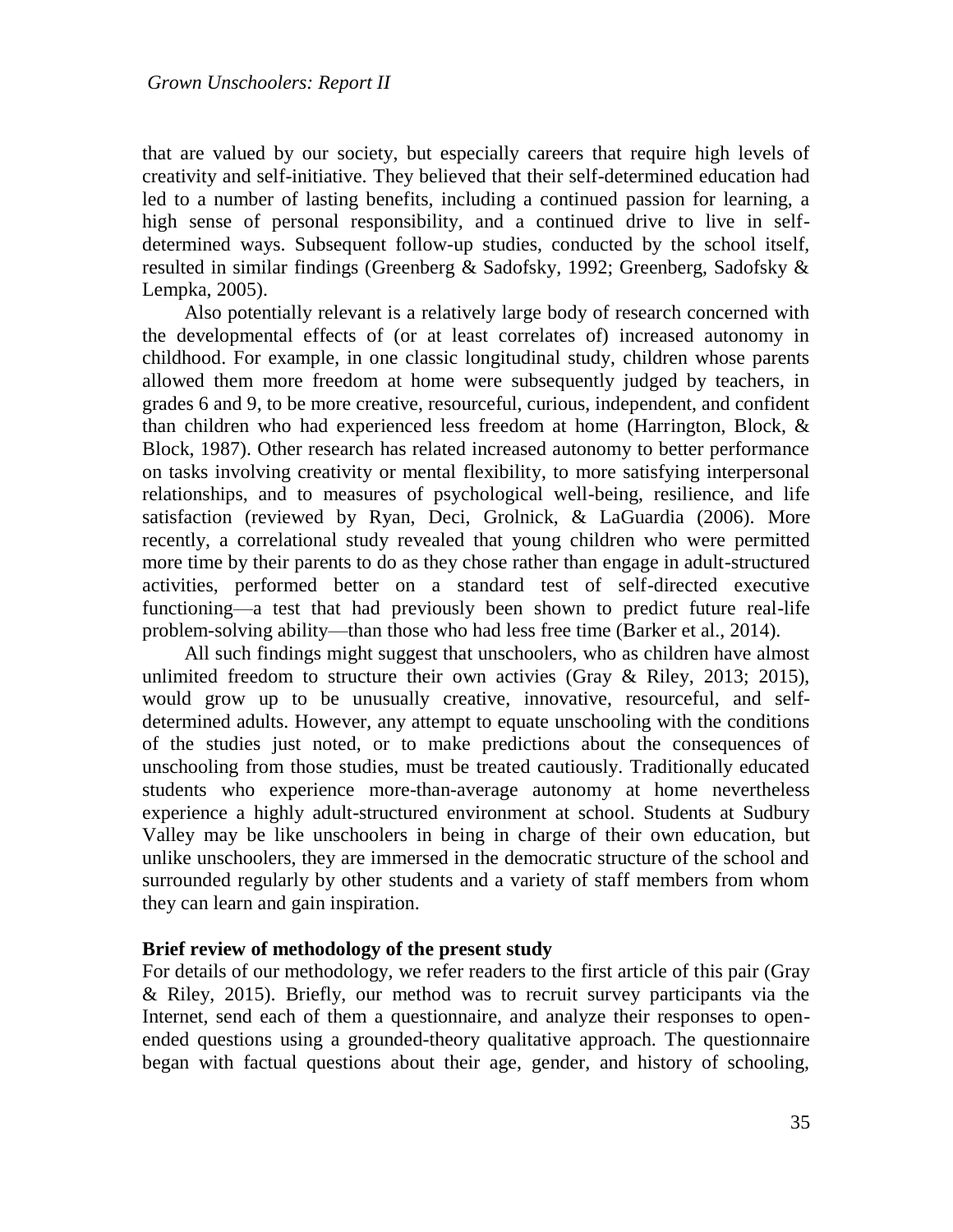homeschooling, and unschooling, and then continued with open-ended questions about their experiences as unschoolers and subsequent experiences with higher education and employment (the whole questionnaire is included as an appendix in the first article of this pair, Gray & Riley, 2015). To qualify for the study, respondents had to be at least 18 years old and had to have been unschooled for at least what would have been their last two years of high school.

Seventy-five people who qualified for the study filled out the questionnaire— 65 from the US, six from Canada, three from the UK, and one from Germany. Fiftyeight of the respondents were women, 16 were men, and one self-identified as genderqueer. For purposes of comparison, we divided the respondents into three groups according to the last grade they had completed of schooling or homeschooling. Group I were entirely unschooled—no K-12 schooling at all and no homeschooling. Group II had some schooling or homeschooling, but none beyond sixth grade; and Group III had at least some schooling or homeschooling beyond sixth grade. Respondents were placed into Group II even if they had only one year of schooling or homeschooling prior to sixth grade, and into Group III even if they had only one year of schooling or homeschooling sometime after sixth grade and before eleventh grade. As shown in the top rows of Table 1, the three groups were quite similar in number of participants, median age, and percentage female, but, of course, differed in median number of years of schooling plus homeschooling.

# **Findings concerning higher education**

Question 5 of the survey read, *"Please describe briefly any formal higher education you have experienced, such as community college/college/graduate school. How did you get into college without having a high school diploma? How did you adjust from being unschooled to being enrolled in a more formal type of educational experience? Please list any degrees you have obtained or degrees you are currently working toward."*

Overall, 33 (44%) of the 75 participants had completed a bachelor's degree or were fulltime students in a bachelor's program at the time of the survey. Although we did not ask for the names of the colleges attended, some volunteered that information. The named colleges included several state universities (e.g. UCLA, University of South Carolina, University of New Mexico), an Ivy League college (Cornell), and a number of small private liberal arts colleges (e.g. Bennington, Earlham, Marlboro, Mt. Holyoke, Prescott). Of those who had completed a bachelor's degree, 13 were enrolled in or had completed a post-graduate degree program.

Of those who had not enrolled in a bachelor's program, 29 had pursued some other form of higher education, either for vocational training (in such realms as the culinary arts, business administration, massage, EMT, practical nursing, and sign language interpretation) or to gain specific other useful or desired skills. Thus, in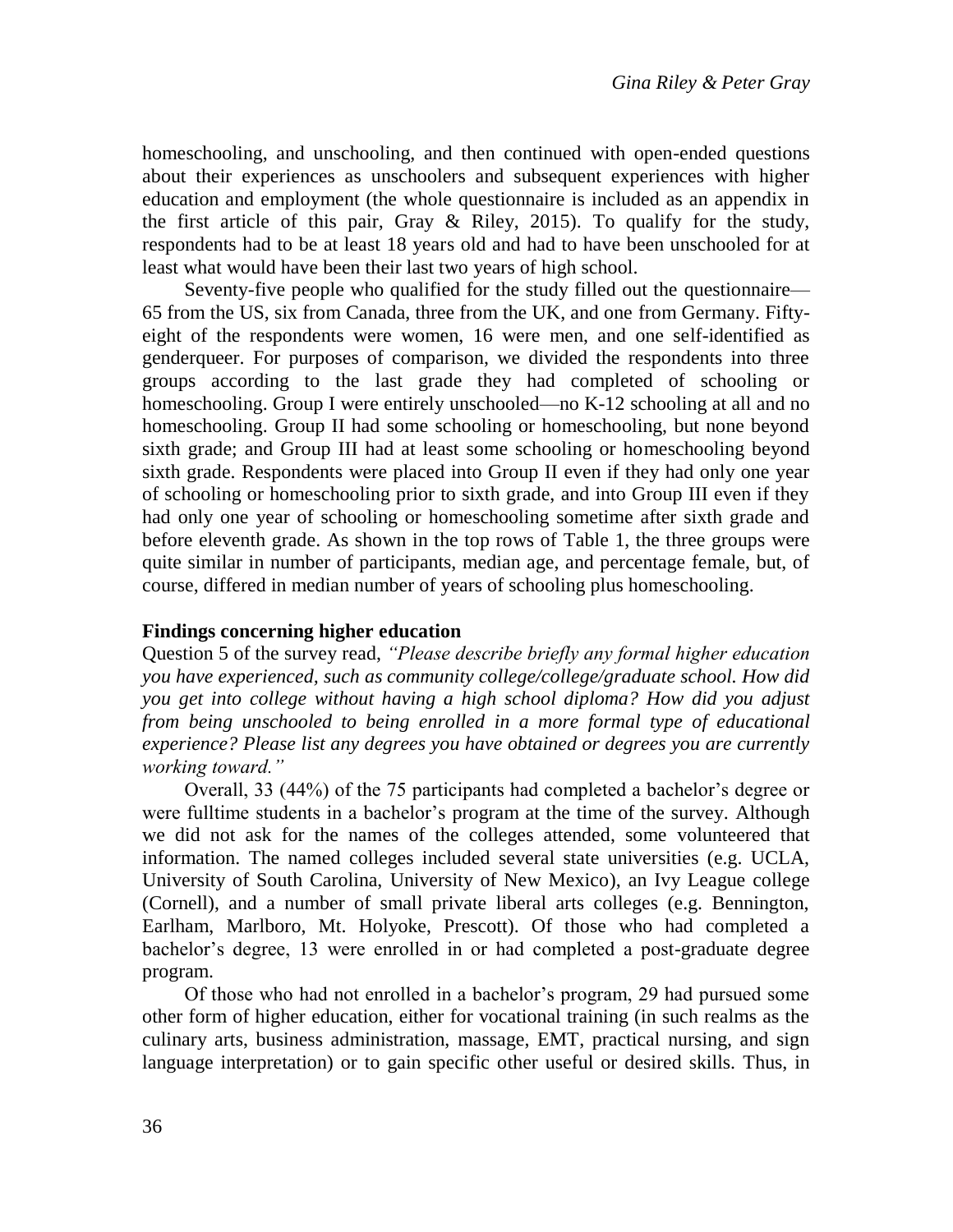all, 62 (83%) of the respondents had pursued some sort of higher education. As shown in the fifth data row of Table 1, this percentage was similar across the three groups of participants.

| Group:                               | I. No                       | II. No                     | III. Some                   |
|--------------------------------------|-----------------------------|----------------------------|-----------------------------|
|                                      | schooling <sup>a</sup>      | schooling <sup>a</sup>     | schooling <sup>a</sup> past |
|                                      |                             | past 6 <sup>th</sup> grade | $6th$ grade                 |
| Number of participants               | 24                          | 27                         | 24                          |
| Age: Median (range)                  | $24(18-35)$                 | $25(19-37)$                | 24.5 (18-49)                |
| Years of schooling <sup>a</sup> :    | $0(0-0)$                    | $5(1-7)$                   | $8(1-11)$                   |
| Median (range)                       |                             |                            |                             |
| Gender: Percent female               | $19/23 = 83\%$ <sup>b</sup> | $20/27 = 74%$              | $19/24 = 79%$               |
| Some formal higher                   | $18/24 = 75%$               | $23/27 = 85%$              | $21/24 = 88\%$              |
| education                            |                             |                            |                             |
| Has or is working on BA              | $14/24 = 58\%$              | $12/27 = 44\%$             | $7/24 = 29\%$               |
| or higher                            |                             |                            |                             |
| Work matches childhood               | $21/24 = 88\%$              | $19/27 = 70%$              | $18/24 = 75%$               |
| interests                            |                             |                            |                             |
| Career in creative arts <sup>c</sup> | $19/24 = 79%$               | $9/27 = 33\%$              | $8/24 = 33\%$               |
| Entrepreneur                         | $15/24 = 63\%$              | $14/27 = 52\%$             | $11/24 = 46%$               |
| <b>STEM</b> career                   | $3/24 = 13%$                | $9/27 = 33\%$              | $10/24 = 42%$               |

Table 1 Differences Among the Three Groups of Participants

<sup>a</sup>The term *schooling* in this table includes homeschooling as well as attendance at a school.

<sup>b</sup>One participant in Group I self-identified as genderqueer and was not classed as either male or female.

 $\epsilon$ The difference across groups in percentage in creative arts is statistically highly significant (p  $\epsilon$ ) .001, by a chi square test). No other differences across groups, concerning higher education or careers, were statistically significant ( $p > .05$  in each case).

Interestingly, however, as shown in the sixth data row of the table, the likelihood of pursuing a bachelor's degree or higher was inversely related to the amount of previous schooling. Those in the always-unschooled group were the most likely to go on to a bachelor's program, and those in the group that had some schooling past 6th grade were least likely to. This difference, though substantial, did not reach the conventional level of statistical significance (chi square test,  $p = .126$ ).

Most of the respondents who had not pursued any formal higher education at the time of the survey indicated that they felt no need for it. Their career choices did not demand it, and they were confident that they could continue to learn what they needed or wanted to know without formal schooling. For example, one wrote, "I've continued to unschool into adulthood and will continue throughout my life. I think internships and apprenticeships would be the natural extension of unschooling into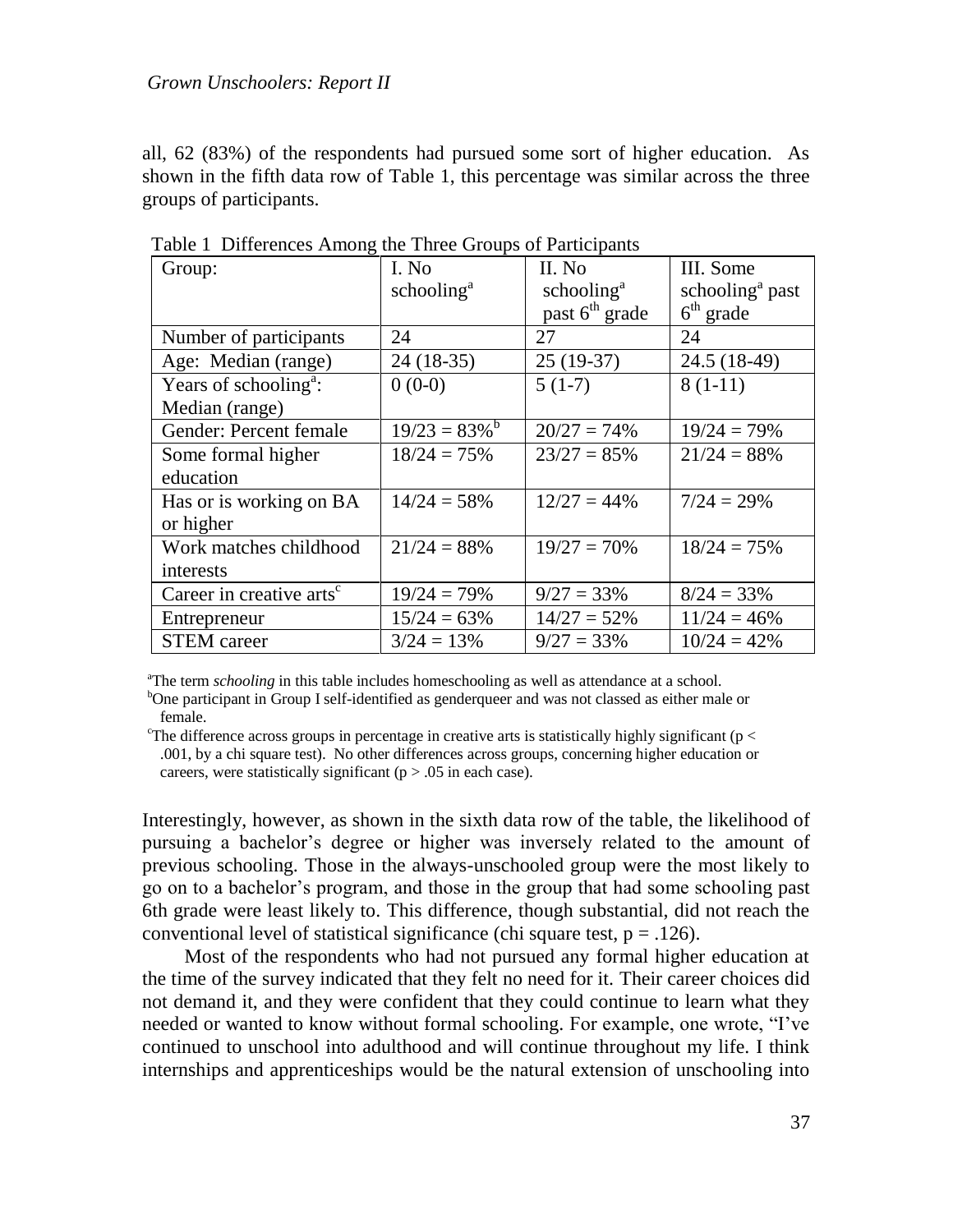the traditional workplace." Another wrote, "As an adult, I realize that unschooling helped me see that college wasn't necessary to have a successful, fulfilling life." Some others, however, mentioned plans to enter a degree program later. As many of the respondents were still in their late teens or early twenties, it seems likely that a higher percentage will eventually pursue higher education.

#### *Getting into college*

How did the 33 respondents who went on to a bachelor's degree program get admitted without a standard high-school education or curriculum-based homeschool education? Seven of them reported that they had received a general education diploma (GED) by taking the appropriate test, and three reported that they had gained a high-school equivalency diploma through an online procedure. The rest apparently gained admission with no official diploma at all. Only seven reported taking the SAT or ACT (standard college admissions tests) as part of their route to college admission. By far the most common stepping-stone to a four-year college was community college.

Twenty-one of the 33 reported that they took one or more community college courses before applying to a four-year college and used their community college transcript as a basis for admission. Most found that their local community college would allow them to take courses without a high-school diploma or any sort of equivalent to a diploma. Some began to take such courses at a relatively young age (age 13 in one case, age 16 more typically) and in that way gained a head start on their college career. By transferring their credits, some reduced the number of semesters and the tuition cost required to complete a bachelor's degree.

Several of the respondents mentioned interviews and/or portfolios as playing a major role in their college admissions. Admissions officials, looking for diversity and for indices of creativity and self-determination, may have paid special attention to them precisely because of their unconventional educational backgrounds. As illustration, here are quotations concerning college admissions from four different respondents, all of whom were in Group I (unschooled throughout K-12) and were admitted to highly selective colleges:

I set an appointment to talk with someone in the admissions department, to find out what I would need to do to apply as an unschooler. After I talked briefly about myself, my achievements, and my style of education, and after he read a sample of my writing, he said, "I can't see any reason why you shouldn't be here," and proceeded to hand me the forms to become a student.

I applied to eight colleges and was accepted at all of them... I interviewed at all eight colleges; for most of them I was their first 'unschooled'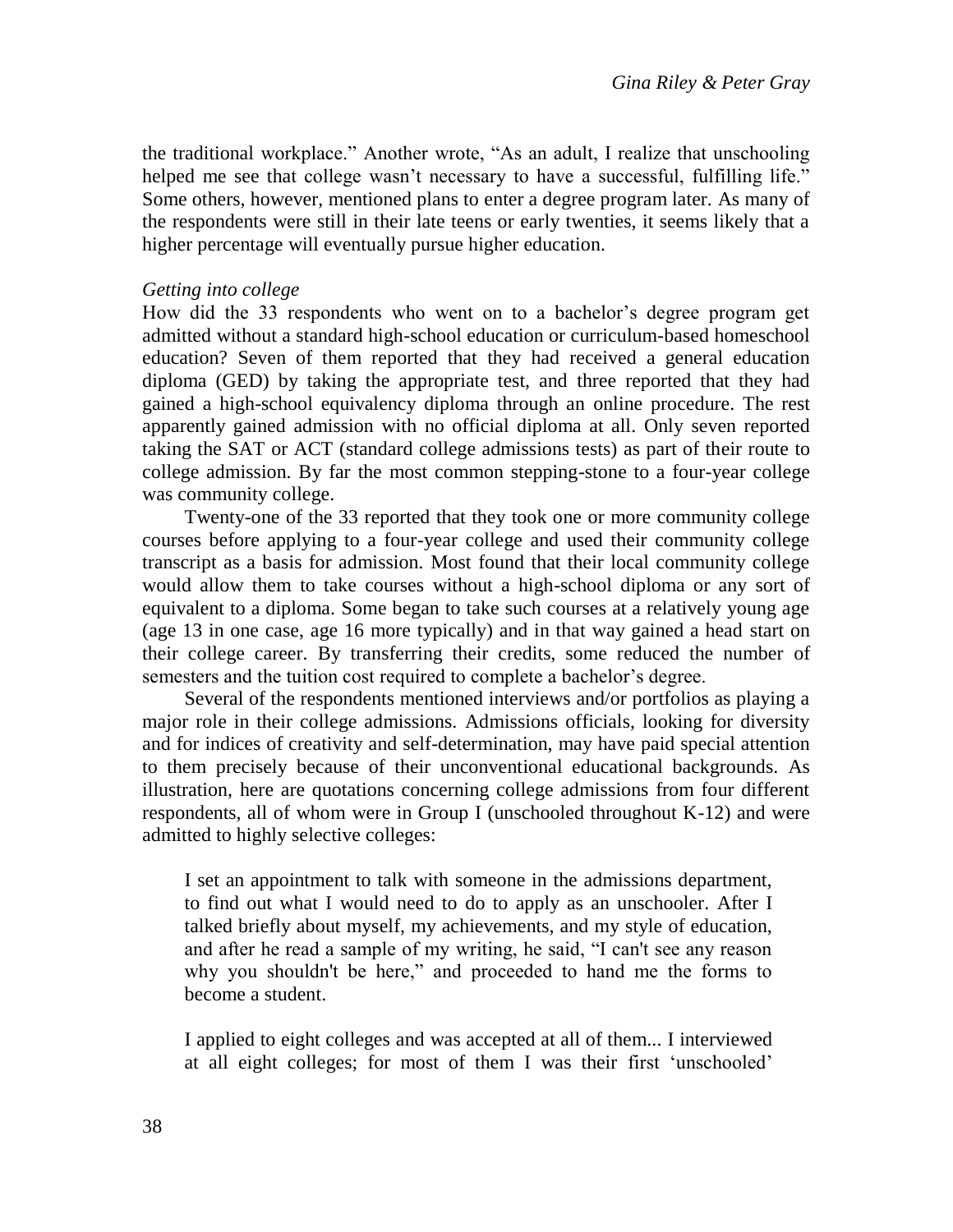applicant. Several colleges told me I was accepted at the conclusion of the interviews, right after they informed me that I was "surprisingly" well spoken and bright. I did take (and did very well on) both the SATs and the ACTs, which probably offset the lack of transcripts.

I went to College. At the time they were interested in driven alternative students and I was looking for a place where I could study multiple art forms in a connected way. I talked my way in. They saw in me someone who would thrive there and took the time to make sure I provided all the extra things they needed.

I asked the admissions office what they wanted and they weren't sure. They suggested sending in my "curriculum" (which I didn't have). ... My mom and I wrote up a "curriculum," which was mostly a booklist and talking about how I learned math from cooking, doing my parents' taxes and stacking bales of hay in a loft. ... I also included all the volunteer work I had done, clubs I had started or joined, and awards I had received. … On top of accepting me, they offered me a half-tuition scholarship and put me into their freshman honors class.

### *Adjusting to college*

Overall the participants reported remarkably little difficulty adjusting to the academic requirements in college and reported that the benefits of their self-directed education greatly outweighed any handicaps relevant to that adjustment.

We coded the responses concerning adjustment to college as Advantaged or Disadvantaged, depending on whether their responses indicated that unschooling was, overall, more of a benefit or more of a handicap in that adjustment. Of the 33 who had gone on to a four-year college, 23 were coded as Advantaged, three as Disadvantaged, and the remaining seven as Neither (either because they did not describe advantages or disadvantages or did so in a way that did not allow us to judge which was greater).

By far the most common advantages expressed had to do with motivation and self-regulation. The respondents generally said that they were at an advantage compared with their schooled classmates because it was their own choice to go to college (in contrast to classmates who felt compelled to be there), they had not been "burned out" by previous schooling, they had chosen courses of study that they loved, and they were used to taking responsibility for their own lives and learning. A few did mention some initial difficulty adapting to the formalities of courses, but indicated that such problems were quickly overcome and did not hold them back. Three respondents also mentioned that they felt frustrated and constrained in college, by requirements that made it difficult for them to pursue their own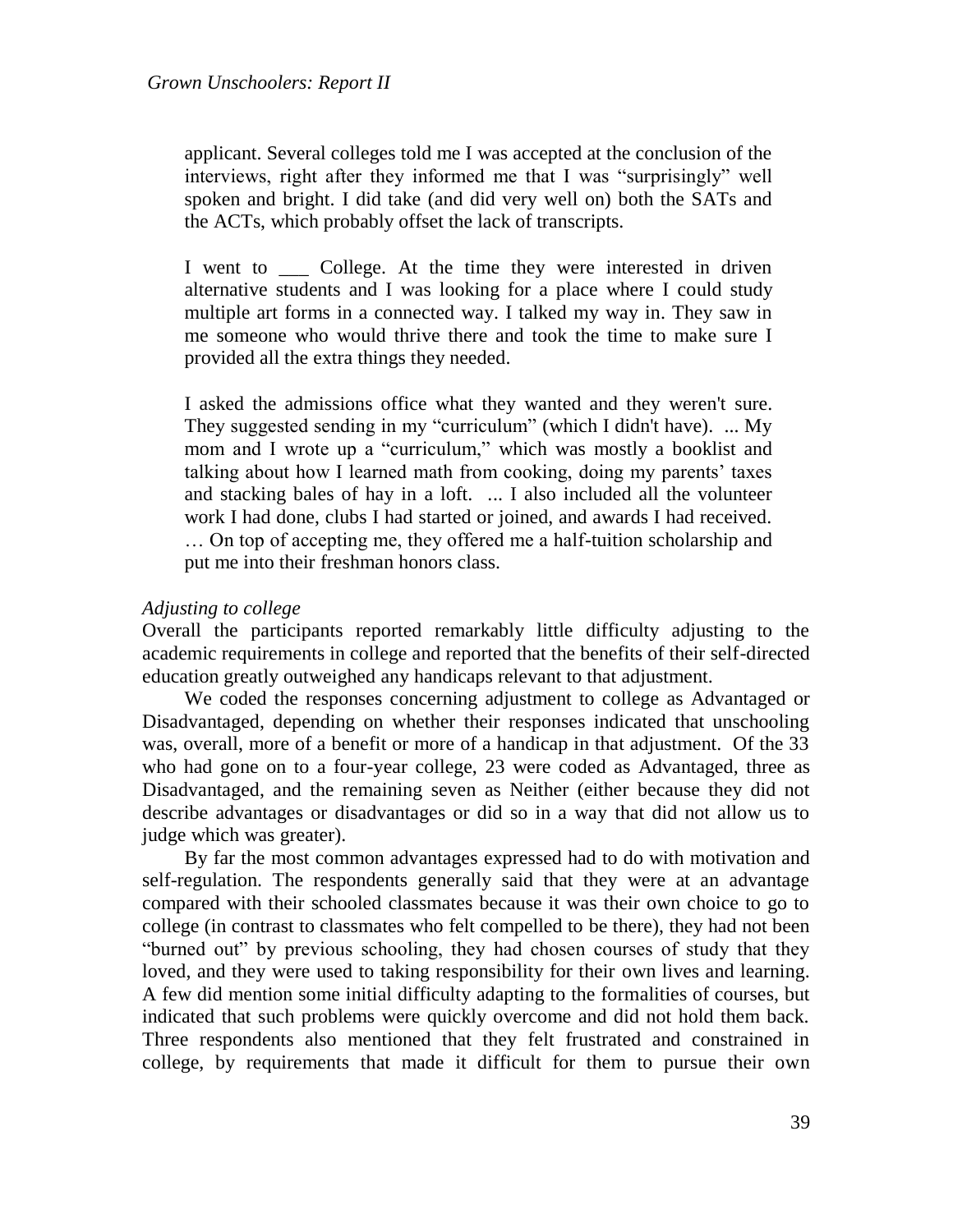questions in their own ways.

Seven of those who had pursued bachelor's degrees wrote that they were surprised and/or disappointed to find that most of their classmates had little interest in the subject matter of the courses or in critical or original thinking. These respondents had gone to college hoping to be immersed in an intellectually stimulating environment and, instead, found their fellow students to be more interested in parties and drinking. Several wrote that although they had no difficulty adapting academically, they were unhappy with the social life of college, where everyone was roughly the same age and more or less cut off from the world beyond the college campus. Some wrote about taking part-time jobs not only to help earn their way through college, but also to maintain contact with the larger world. For example, one young woman joined the local Unitarian Universalist church and served as religious educator there, while still in college, as a way of achieving a more normal social life.

The best way to convey the college experiences of the respondents is through their own words. What follows are quotations from eight participants, all different from the ones quoted previously, selected because they express themes that emerged for the sample as a whole and because, collectively, they express disappointment as well as satisfaction with the college experience. The first five participants quoted here were in the always-unschooled group, the next two were unschooled after 2nd grade, and the final one was unschooled after 7th grade.

I found that because I had not been in school before attending college, I was much less burnt out than my peers and had a very fresh perspective. I learned basic academic skills (essay composition, research, etc.) very quickly… I struggled some with time management, but eventually developed a means of staying organized.

In contrast to [my classmates], I found great inspiration from my teachers. At College the teachers must also be practitioners in their fields of study, so I was working with people who were actively interested and participating in their areas of expertise as a teacher and as an actor, writer, director, translator, and so on. Having someone with such a wealth of knowledge looking over my shoulder at the work I was doing was revolutionary. It was not something I wish I had earlier, not something I felt had been lacking my whole life, but it was something that inspired me for my four years at school.

I definitely felt strange going into a formal school, especially being in an honors program. I spent long hours studying and doing my homework way more work than my classmates were doing. After I got straight A's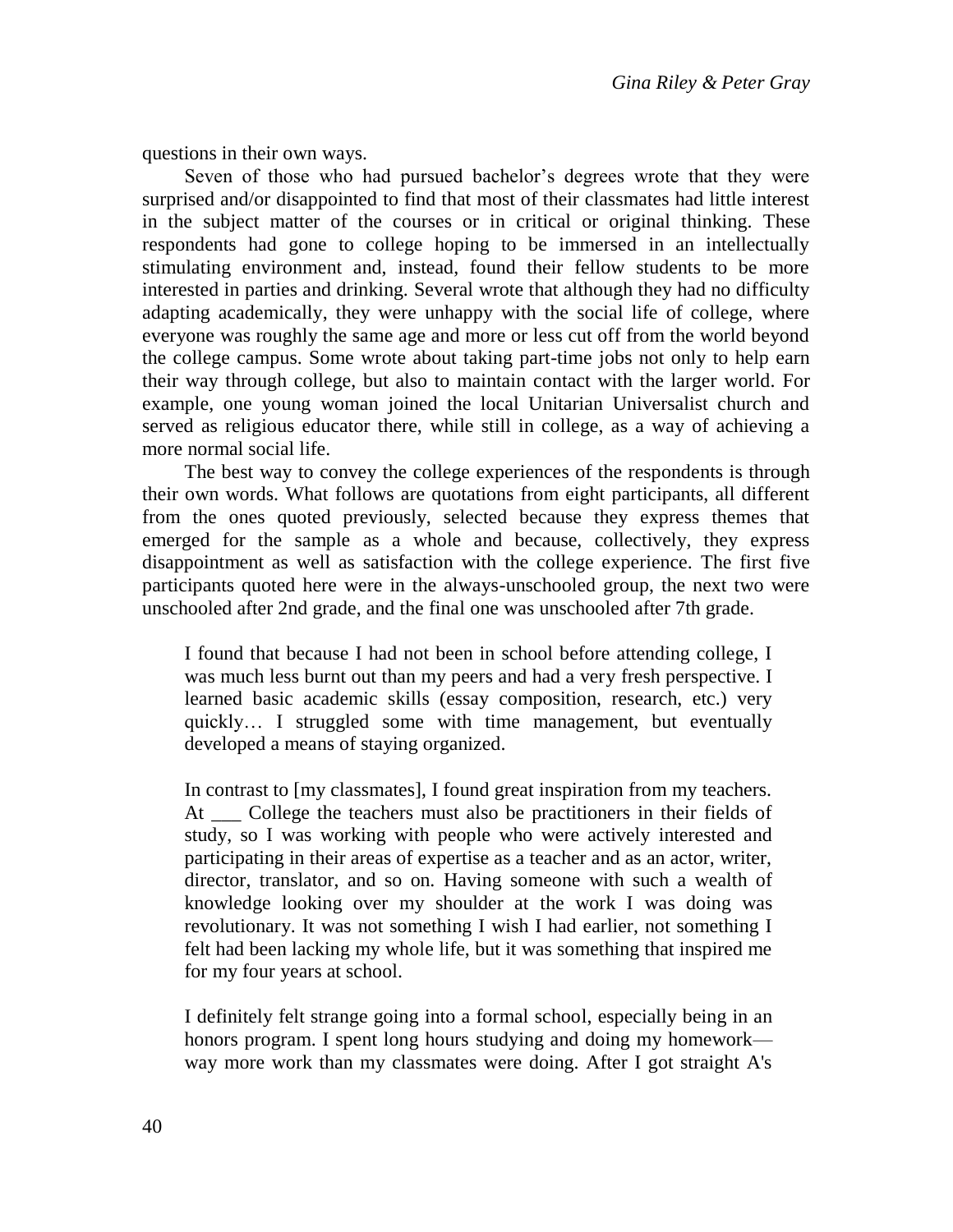for the first half of my first semester I started to relax a little more, and I realized I was working way too hard. So I learned how to learn like my fellow classmates were—by memorizing everything just before a test. I still kept getting straight A's but was doing hardly any work at all. Eventually I learned how to balance it—actually delving into material I enjoyed and memorizing the stuff I wasn't interested in. It wasn't hard; it mostly just made me really appreciate the fact that I hadn't been in school my whole life.

I loved college—it stands out as one of the most focused and fulfilling periods of my young life! When I began community college, I was younger than other students, and I was concerned that I would fall behind, but I didn't. I didn't like taking tests, and I still feel a lot of anxiety about tests to this day, but I excelled in most ways and graduated [from the four-year college] with a high GPA."

I remember being very restless for the first one to two years of college. I didn't feel very challenged by the core classes I was enrolled in and was itching to move on to my major and minor classes. …College was fun, but I was stunned to realize that the majority of the other students didn't work or pursue any other areas of their lives apart from their studies and partying. I supported myself throughout my four-year degree typically working at least two jobs while taking well above the minimum class-load requirements so that I could graduate in time. Two years into my degree I took a full time job in the creative department of the local newspaper, where I continued to work after graduation.

I enrolled at \_\_\_ College, where I have just completed my freshman year. I maintained a 3.9 GPA through the whole year, and I am returning there in the fall. …I think that unschooling actually prepared me better for college than most of my peers, because I already had a wealth of experience with self-directed study. I knew how to motivate myself, manage my time, and complete assignments without the structure that most traditional students are accustomed to. While most of my peers were floundering and unable to meet deadlines, I remained on top of my work because I have always been an independent learner. I know how to figure things out for myself and how to get help when I need it.

The transition was a difficult one for me, not for the academics, but for the feeling of being trapped within a system. The college bubble felt tiny to me and I was in a constant state of simmering frustration at being told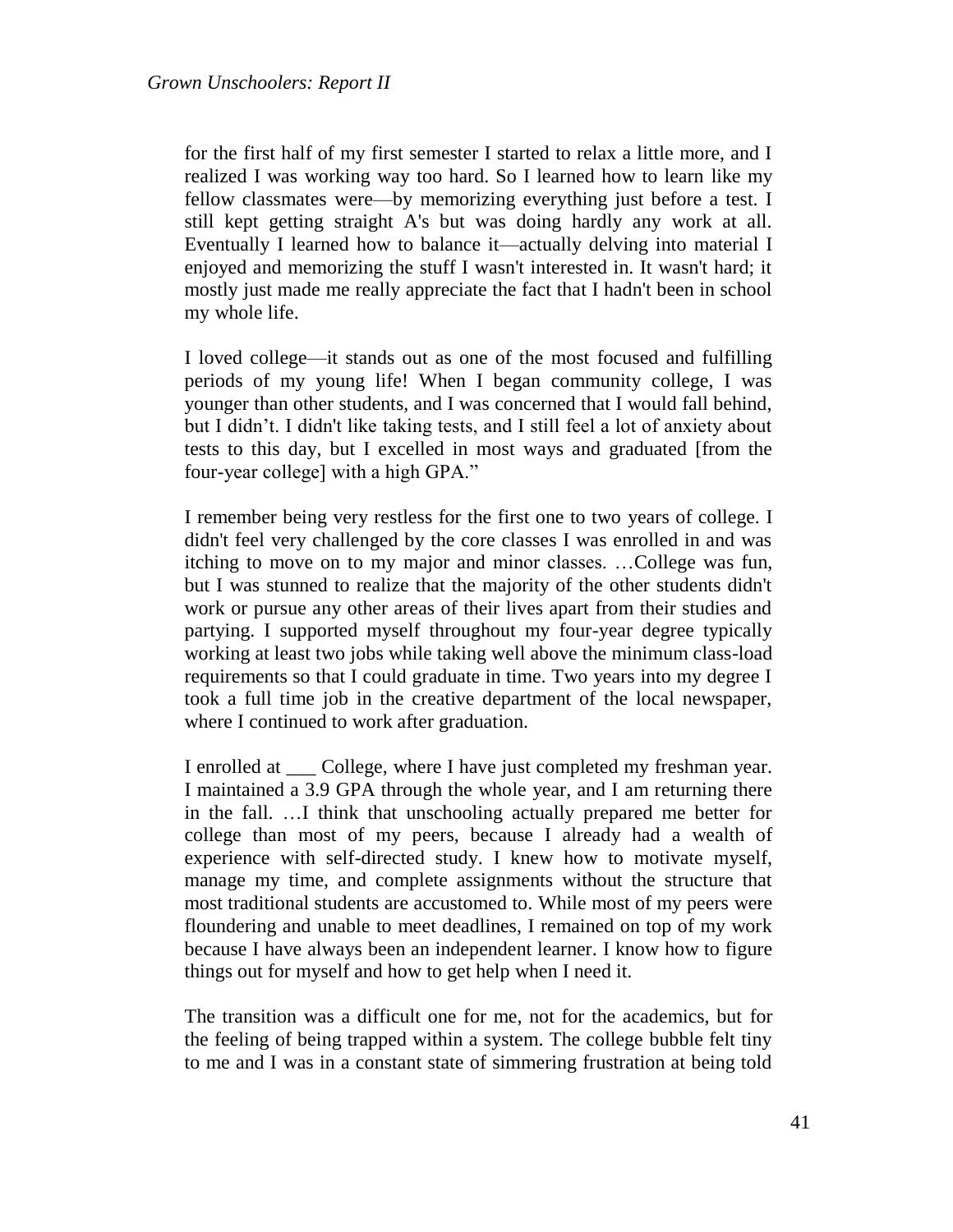even simple things like which classes to take and when. As someone who had made those choices myself for years, I felt disrespected that it was assumed that I didn't know what level of study I was ready for. It took most of the first year for me to come to a place of acceptance, remembering that this, too, was a choice that I made that I could change if I wanted to. I never loved college like many people do and never felt as free as I had before college or in the time after I graduated.

I think unschooling helped me adjust to college; I was so used to being able to study whatever I wanted that it seemed natural to take classes that interested me. And unschooling also follows the premise that if a child has a goal, they'll learn whatever they need to in order to meet it. For instance, I don't like math, but I knew I would need to learn it in order to graduate. So that's what I did.

As noted above, only three of the respondents who pursued bachelors' degrees indicated more disadvantage than advantage in college adjustment as a result of unschooling. Two of these were among the only three respondents, in the entire sample, who wrote negatively about their unschooling experience as a whole. They wrote of growing up isolated, with negligent parents, and of learning gaps that hindered their ability to pursue a higher education. More is said about them in the first paper of this pair (Gray & Riley, 2015). The third coded as Disadvantaged received that code only because she described an adjustment problem that may have resulted from unschooling and did not explicitly say anything about unschooling being an advantage. She wrote:

My first year at college was rough, though it was partly because of the brutality of the foundation (first-year) program, which has a high workload. All of a sudden I had to worry about my grades and GPA, and I wasn't a fan of making art for grades. I was also a huge procrastinator, and all of a sudden I had deadlines that I had to meet—I'd be docked marks every week a project was late. …The second semester was easier, and ever since then I've enjoyed learning in a formal setting.

# **Findings concerning employment and careers**

Question 4 of the survey read, *"Are you currently employed? If so, what do you do? Does your current employment match any interests/activities you had as an unschooled child/teen? If so, please explain."* Our analyses of responses to this question led us to generate a brief follow-up questionnaire, which we sent to all of the participants, in which we asked them to list and describe the paying jobs they had held, to indicate whether or not they earned enough to support themselves, and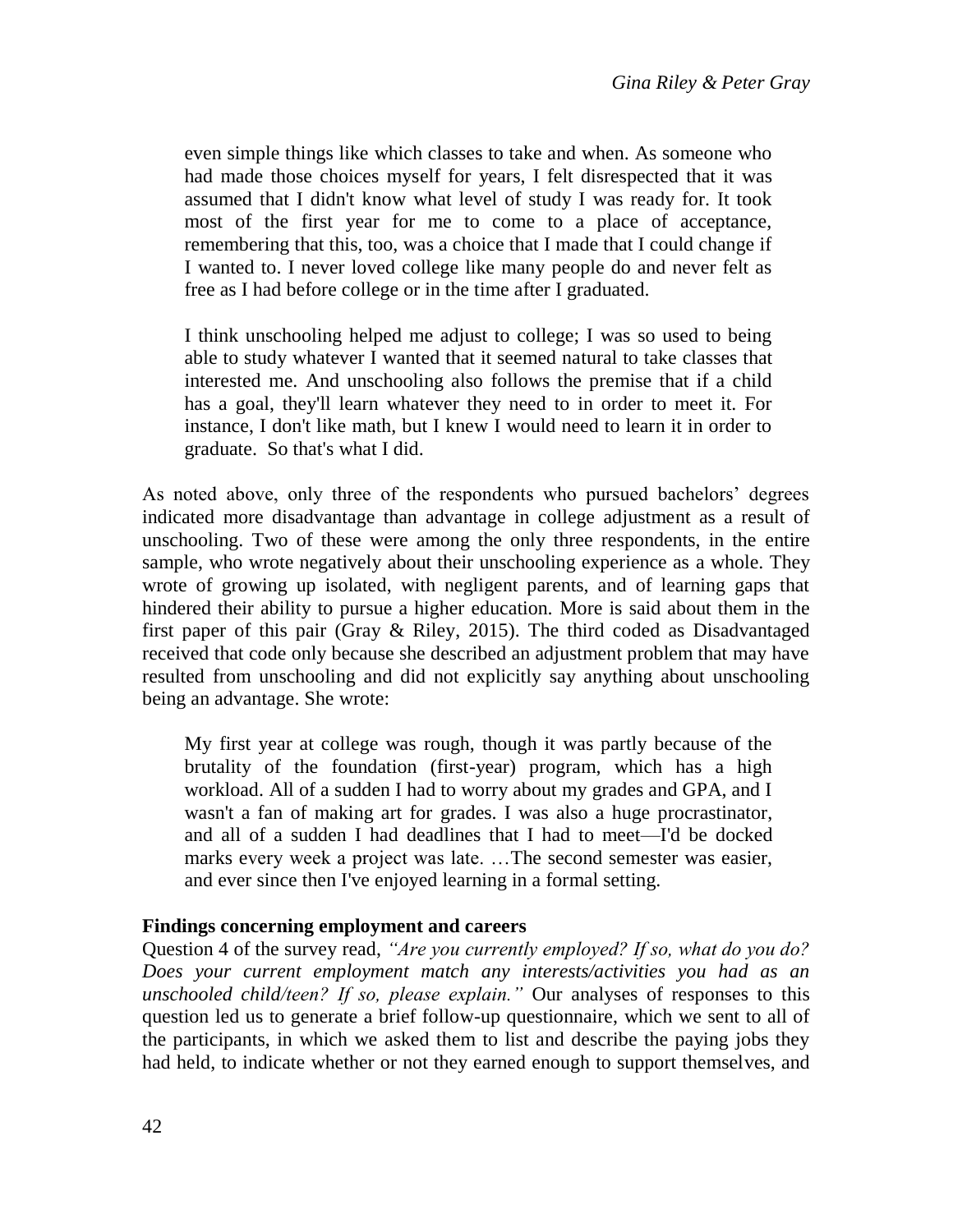to describe any career aspirations they currently had in mind. Sixty-three (84%) of the original 75 participants responded to this follow-up questionnaire. The findings described in the remainder of this paper derive mainly from our analyses of the responses to Question 4, supplemented where useful with information gained from the follow-up questionnaire.

With the exception of some of the full-time students and some mothers of young children, nearly all the respondents said they were gainfully employed at the time of the survey. Of those who responded to the follow-up questionnaire, 78% said they were earning enough to be financially self-sufficient, though a number of these added that their income was modest and they were financially independent largely because of their frugal lifestyle.

Our analyses of these unschoolers' career paths revealed that many had pursued careers that were extensions of interests they had developed in childhood; that they tended to choose careers that were enjoyable and meaningful over potentially more lucrative careers; that many had gone on in the creative arts; that many were entrepreneurs; and that a substantial number of them, especially of the men, had gone into STEM careers (careers in science, technology, engineering, or math). Here we describe these generalizations one by one.

### *Careers as extensions of childhood interests*

In response to the question about the relationship of their adult employment to their childhood interests and activities, 58 (77%) of the participants described a clear relationship. As shown in data row 7 of Table 1, the percentage exhibiting a close match between childhood interests and adult employment was highest for those in the always-unschooled group, though this difference did not approach statistical significance. In many cases the relationship was quite direct, as illustrated by the following examples:

• A 26-year-old woman who had always been unschooled wrote that she became enamored with circuses at age three, enrolled in an after-school circus program at age five, and then performed in circuses continuously until age 17 and more sporadically after that. From age 19 to 24 she and a friend ran their own contemporary circus company. In order to work as a trapeze artist she had overcome her fear of heights. As her circus career waned, she became interested in tall ships, and at the time of the survey was employed as a tall-ship rigger/bosun, where her job included maintaining the rigging and sails as well as assisting in piloting the ship. She wrote: "Working on the ocean is a very captivating experience and it employs the skills that I learned in the circus nearly every single day skills like balance, hand-eye coordination, and even getting along with people in cramped living arrangements."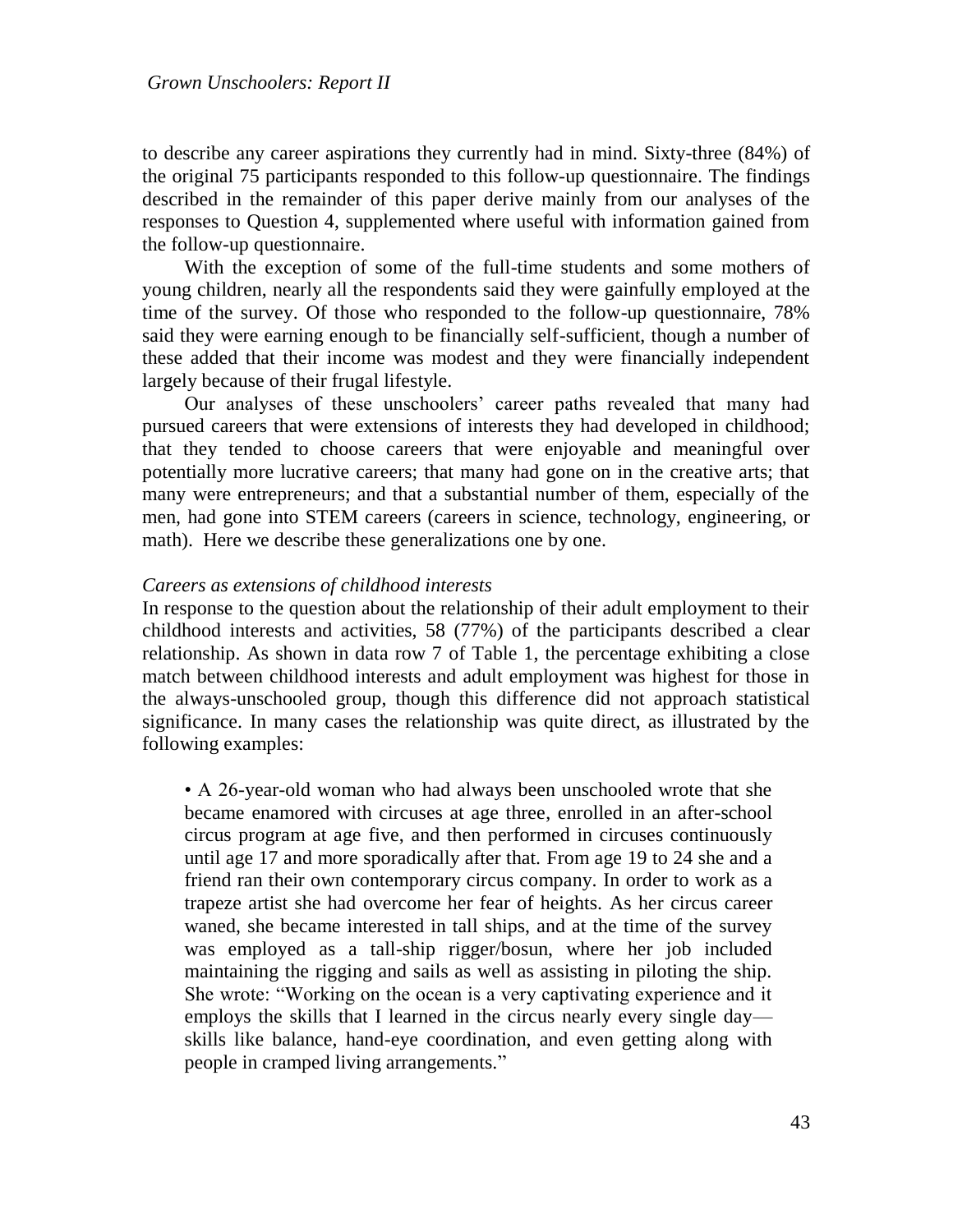• A 20-year-old man, always unschooled except for kindergarten and ninth grade, had developed an early passion for film. By age 11 he was making YouTube videos with friends. Beginning at age 16 he took some community college courses in mass communication. At age 18 he was invited to be a local production assistant for a major film that was being produced in the city where he lived. His bosses liked him so much that, when the work in his city was done, they invited him to Los Angeles to continue working with them. One thing led to another, and at the time of the survey he had a higher-level job helping to produce another major film. In response to our question about whether he earned enough to be financially independent, he wrote, "very much so."

• A 21-year-old man, who left school after first grade, had started a business of taking artistic photos of wilderness scenes from the air. He wrote: "Growing up with so much freedom was awesome! I did lots of outdoor activities including skiing in the winter and hiking/camping in the summer. If I hadn't done it this way, I'm not sure I would have been able to combine the three things I really enjoy—outdoors, flying, and photography—into a business." He wrote, further, that he started his own photography business, and also started paragliding, when he was 15 years old. The paragliding led to an interest in flying fixed-wing aircraft, and then he combined all three of his passions into a single business.

• A 29-year-old woman, who was unschooled for all of K-12 and had gone on to a bachelor's degree in theatre arts, was, at the time of the survey, the production manager of a large theater company in New York City. She wrote: "The tools I learned as a child—to pursue new ideas/interests/knowledge, to creatively solve problems, to actively participate in my community, and more—have helped me greatly. It's actually pretty much what I still do, just in the context of a grown-up life. The organizing, lighting design, dancing, making things is exactly what I was doing as a child and teen."

# *Choice of meaningful and enjoyable careers*

The generalization that these unschoolers tended to choose careers they found to be meaningful and enjoyable over potentially more lucrative careers is illustrated by the examples, just given, of people turning childhood passions into careers. It is also illustrated by cases in which the career choices reflect not so much the specific activities of childhood as a set of ideals, or social concerns, that began to take root in childhood.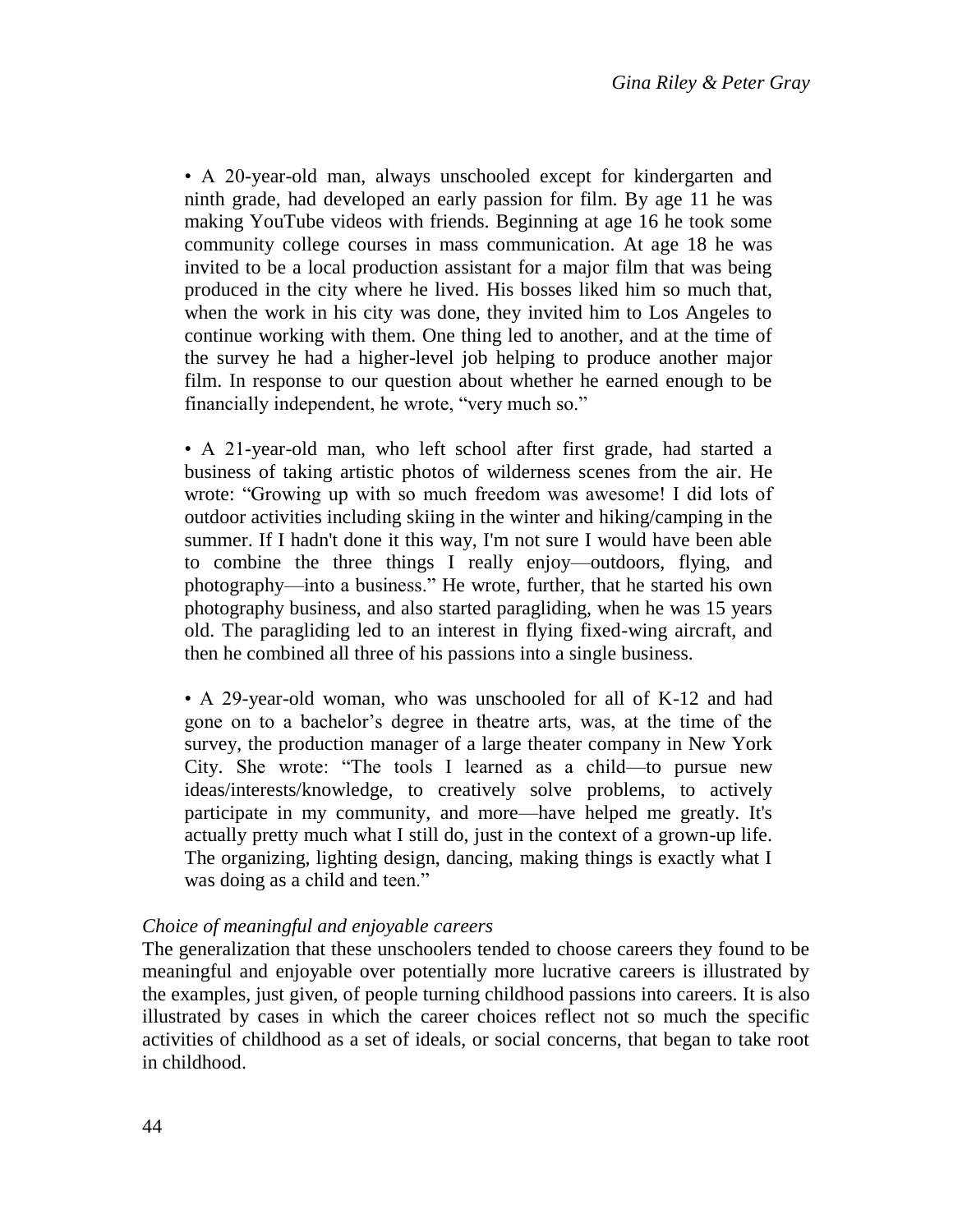For example, a 28-year-old woman, who had refused to go to school after age 13, and so was unschooled after that, was a Greenpeace activist and community organizer. As a child she had immersed herself in art, but was also interested in "revolutions and wildlife." Another woman, at age 30, had founded a construction company, which put into practice ideals and skills that she had developed as an unschooled youth, including, in her words, "democracy in the workplace, environmental stewardship, construction and building, facilitation, and project management."

The survey responses also revealed a general willingness, even eagerness, to change employment as interests changed. Many said that they were still exploring, playing, and learning, and that as their lives evolved their jobs would change too. A 23-year-old, always-unschooled woman—who was currently earning her living by teaching drama, running an education program for school groups at a museum, and helping to run an after-school care program—put it this way: "I am already doing the things I love and plan on continuing to live my dreams for the rest of my life. I hope to do many more exciting things in my life, but I do not think of them as 'careers'. They are natural parts of my life—as natural and inseparable as learning."

The extreme of employment mobility in our sample was represented in a 39 year-old man who described himself as a self-employed polymath. He had experienced a mix of schooling and unschooling until he had left school permanently after tenth grade. He wrote, "As a polymath, what I do now is very much what I have always done; I do anything and everything that catches my attention. Life is about learning, growing, and sharing your discoveries with others who want to learn and grow too." His list of jobs held over the years includes (but is not limited to) research and development consultant for a medical manufacturing company, clinical hypnotherapist, neurolinguistic programmer, director of tutoring services for a community college, wilderness survival and bushcraft trainer, PADI (scuba diving) instructor, martial arts instructor, and author of two published children's books (with more on the way).

### *Careers in the creative arts*

Thirty-six (48%) of the 75 respondents were, by our coding, pursuing careers in the Creative Arts—a category that includes fine arts, music, crafts, photography, theater, and writing. Remarkably, 19 (79%) of the 24 participants in the alwaysunschooled group were pursuing such careers (see Table 1, data row 8). The observation that the always-unschooled participants were more likely to pursue careers in this category than were the other participants is highly significant statistically (chi square test,  $p < .001$ ).

#### *Entrepreneurship*

Respondents were coded as Entrepreneurs if they had started their own business and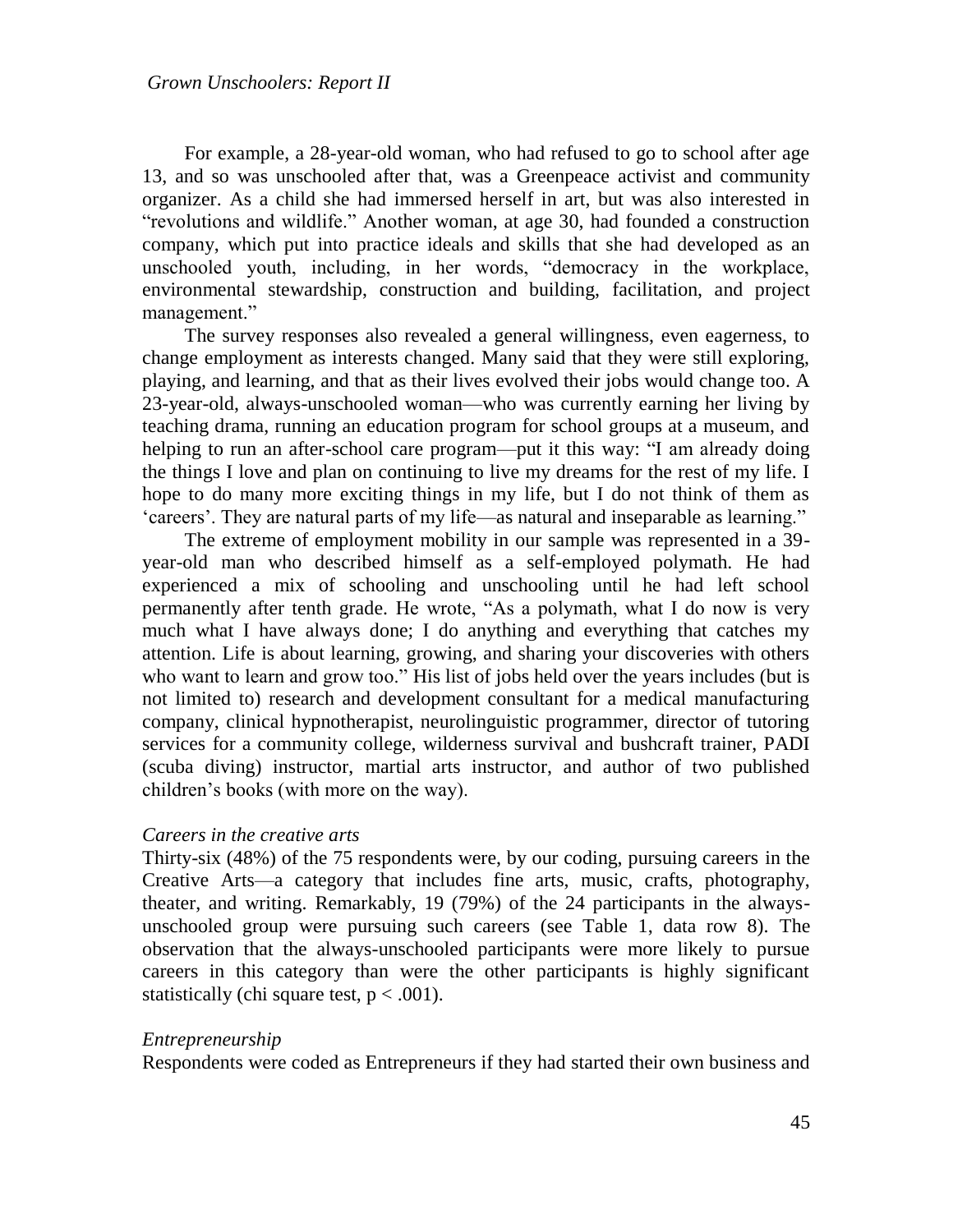were making a living at it or clearly working toward that. This category overlapped considerably with the creative arts category, as many were in the business of selling their own creative products or services. Overall, by our coding, 40 (53%) of the 75 respondents were entrepreneurs. As can be seen in data row 9 of Table 1, this percentage, too, was greatest for those in the always-unschooled group (63%), but in this case the differences across groups did not approach statistical significance. Many of the case examples presented above are also examples of entrepreneurship. Here are two more, which illustrate the combination of artistic and entrepreneurial endeavors.

• A 28-year-old woman, who was homeschooled to age ten and unschooled after that, had two jobs at the time of the survey. One was that of self-employed web designer, a business she had maintained for about ten years. The other was that of self-employed piano and violin instructor, which she had been doing for about seven years. Concerning the latter, she wrote: "This is my career path, and I have built it all myself…. I currently have 31 students. I teach one-on-one private lessons, teaching pieces/songs, theory, ear training, music history, composition, technique, performance, and share my passion for music." She wrote, further: "I love my current career as a music teacher, but I am also aspiring to perform with my band as a second career path. I play bass and sing in this band, and next week we are heading in to the studio to record a full-length album that we raised the money for through a Kickstarter campaign. … We are continuing to work toward our goals with this record, making touring plans and looking over an offer from a record label."

• A 21-year-old woman, who was unschooled through all of K-12 and had pursued no higher education, wrote: "I'm a self employed artist/crafter, I sell online and locally. … I've always been making things, I love what I do." In response to our question about financial independence, she wrote: "Yes, I became financially independent at age 19. It is very important to me to make a good living and I feel very proud watching my income rise little by little each year."

### *STEM careers*

The high percentage choosing artistic careers led us to wonder if unschoolers tend to avoid STEM careers. To code for this category, we used the definition of STEM published by the National Science Foundation (Gonzalez & Kuenzi, 2012), which includes social sciences as well as natural sciences, technology, engineering, and math. However, we only included people in the social sciences if they were conducting research in that realm and/or were doing applied work that made use of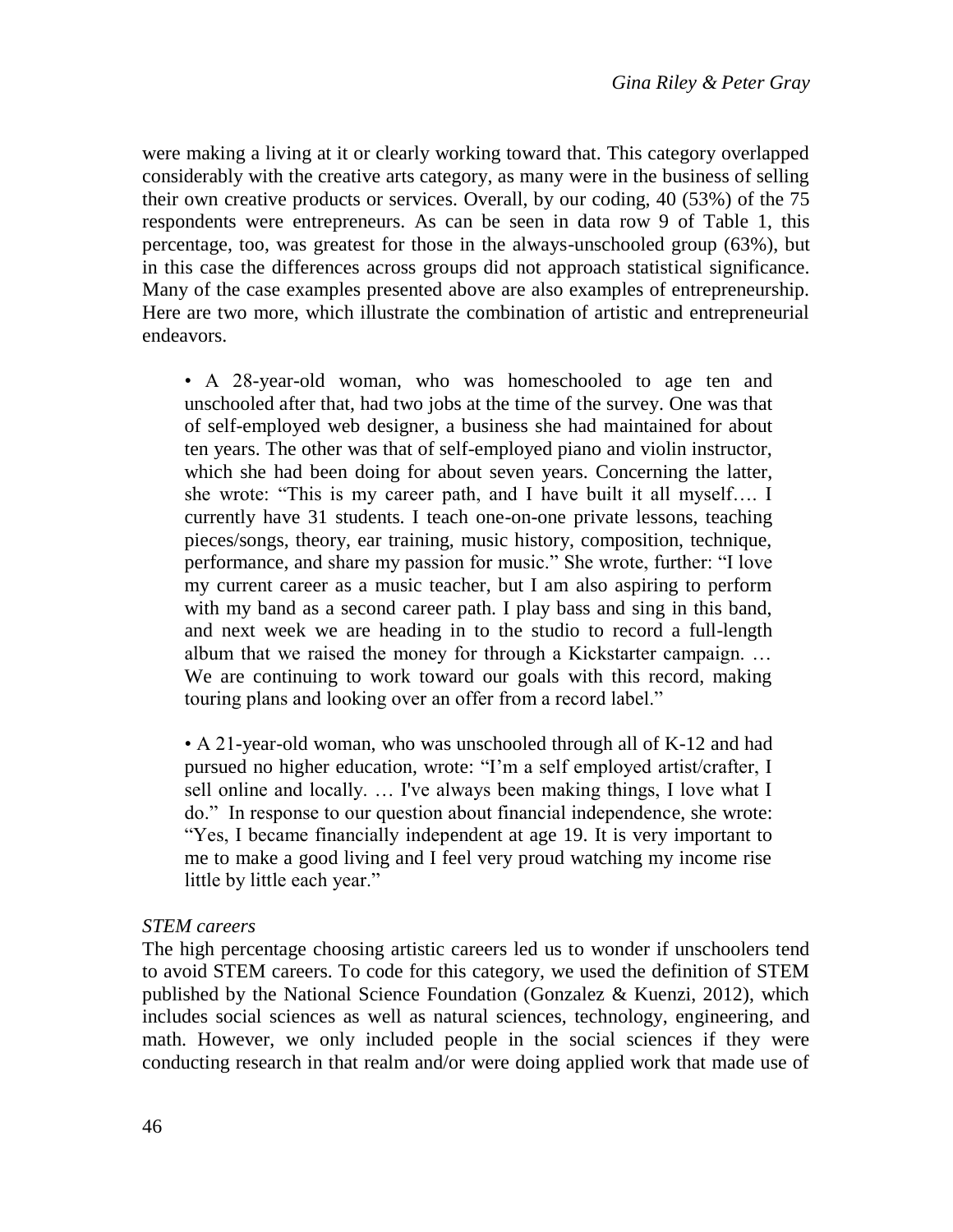technical aspects of a social science.

Overall, by this coding, 22 (29%) of the 75 participants were pursuing STEM careers. When we broke the data down by gender (leaving out the one person who did not wish to be classified as male or female), we found that 13 (22%) of the 58 women and 8 (50%) of the 16 men in the sample were coded as having STEM careers. Despite the relatively small number of men in the sample, this difference in ratio is statistically significant (chi square test,  $p = .030$ ). Apparently, the tendency for men to go into such careers at a higher rate than women, which has been well established for the general population (US Dept. of Commerce, 2014), occurs among unschoolers as well.

The majority of those in STEM in our sample were in some aspect of engineering or computer technology, but the sample also included an archaeologist, field biologist, math and science teacher, intelligence analyst, and four involved in various aspects of medical technology.

### **Concluding thoughts**

Because of the self-selected nature of our sample, we cannot draw strong conclusions about the success in higher education and careers of the whole population of unschoolers. However, the study does show clearly that unschooling is not incompatible with such success. The majority went on to higher education and to careers that they found satisfying. They claimed that their experiences as unschoolers prepared them well for further education and employment by promoting a high degree of self-motivation, continued enjoyment of learning, capacity for self-direction, and sense of personal responsibility (for more on this, see the first article of this pair, Gray & Riley, 2015).

Concerning higher education, it is noteworthy that those who were in the most unschooled group, who had skipped all of K-12, were also the most likely to pursue a bachelor's degree or higher. Some of them had rarely or never been previously in a classroom, or read a textbook, or been required to study a topic that they wouldn't have chosen to study, or taken an academic examination, yet found themselves getting A's and earning honors, both in community college courses and in bachelor's programs. Apparently, the lack of an imposed curriculum had not deprived them of the background knowledge and skills needed for college success. Consistently, they reported that the attitudinal and motivational benefits they had acquired in unschooling more than outweighed any handicap that might have resulted from their not having taken the standard high-school courses that are supposed to prepare people for college.

The study also indicates that college admissions officers, at least in the United States, are more flexible in the criteria they employ in selecting applicants for admission than may be generally believed. None of the participants in this study had a conventional high-school diploma or conventional high-school education, but they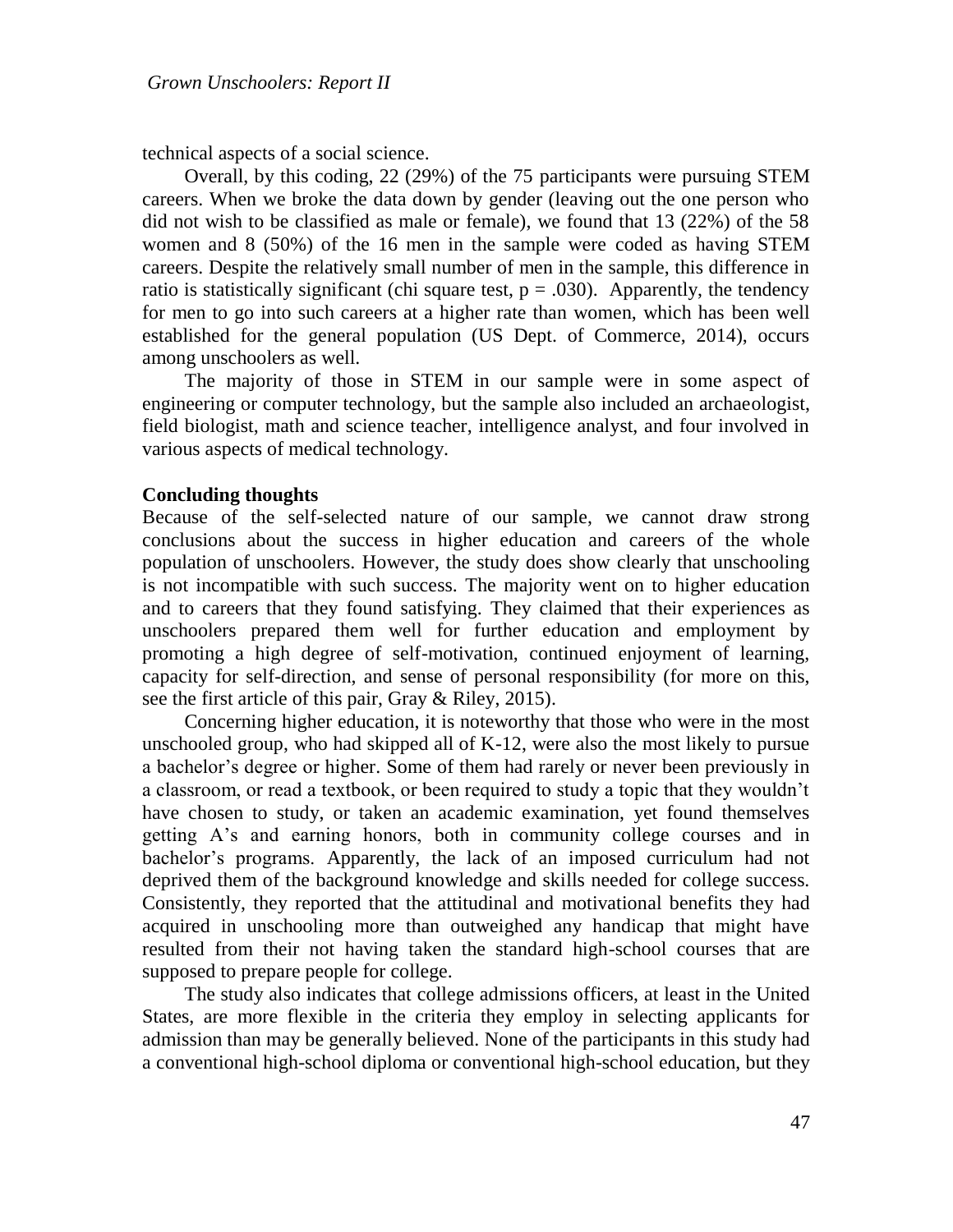were admitted into bachelor's programs on the basis of such criteria as portfolios they had developed, interviews, and, quite often, community college courses they had already taken.

Concerning employment and career choices, the high percentage in the creative arts and the high percentage who were entrepreneurs may well be generalizable to the larger population of unschoolers and to others who experienced a high degree of autonomy in childhood. These findings are similar to those of a previous follow-up study of young people who had charge of their education at a democratic school (Gray & Chanoff, 1986), discussed in the introduction to this article. They are also consistent with other research (discussed in the introduction) indicating that increased autonomy in childhood predicts increased creativity and self-direction later on in life.

It seems likely that the freedom entailed in unschooling would promote creativity. Essentially all of learning and life, for unschoolers, is in a sense creative, as unschoolers must choose or create their own pathways. The especially high proportion of creative careers for the group that were unschooled from the beginning may reflect the reality that, for them, the creative drives present in all young children were never interrupted by a period of adult-directed schooling. However, because of the correlational nature of this research, there is no way to know to what degree creativity resulted from unschooling or unschooling resulted from creativity. It may well be that parents are more likely to unschool a child who shows high creative initiative from the beginning than one who does not. It might also be that highly creative parents are particularly prone to unschool their children, and the children are creative because their parents are. All of these factors may contribute to the observed correlation, both in this study and in previous studies relating autonomy in childhood to subsequent creativity.

Sociologists who have studied work satisfaction have found that the kinds of jobs and careers that are most satisfying to people are those that involve a great deal of occupational self-direction (Galinsky, Bond, & Friedman, 1993; Kohn, 1980). One thing that is eminently clear from the survey responses is that these grown unschoolers had, overwhelmingly, chosen careers very high in this quality. Many of them were self-employed, and even those not self-employed were largely in occupations that permitted or required much self-direction. Self-direction is the essence of unschooling, so it is perhaps no surprise that grown unschoolers would go on to such careers. Related to this, it may likewise be no surprise that the grown unschoolers seemed to value meaningful and enjoyable careers over potentially more lucrative ones. A central tenet of the unschooling philosophy is that learning is intrinsically rewarding, not something one does for extrinsic rewards such as grades, and this may generalize to all of life. Moreover, as noted in the first article of this pair (Gray & Riley, 2015), previous studies of unschooling families suggest that unschooling parents are less concerned with high income, and more concerned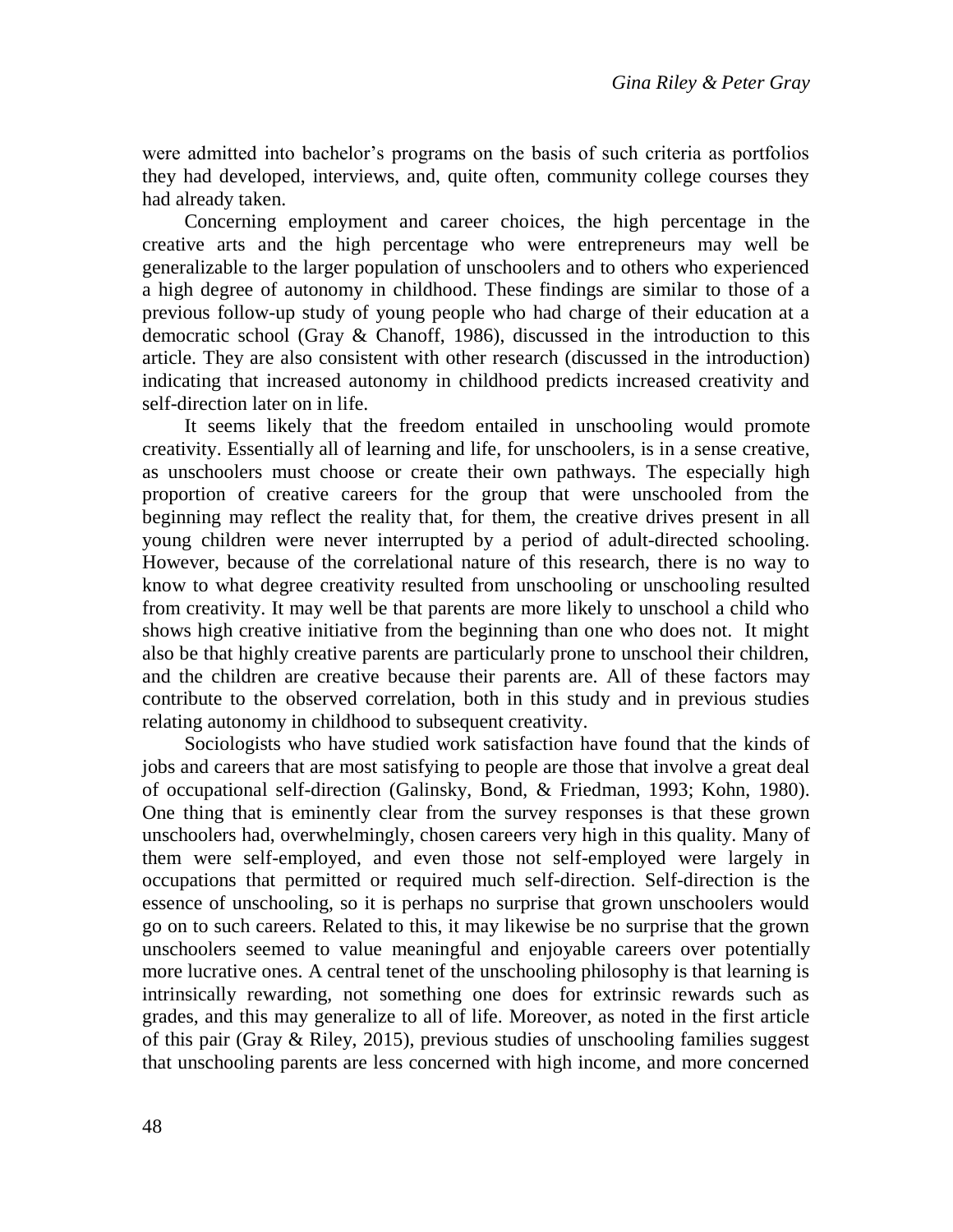with a living in ways that are meaningful to them, than are homechooling or traditionally schooling parents.

With all its limitations, this is the first research study to explore, in any systematic way, the adult lives of people who had chosen, or whose families had chosen, unschooling as their deliberate mode of education during all or part of their K-12 years. Because the participants were not a random or normative selection of all unschoolers, the findings described in this article and the previous one (Gray & Riley, 2015) might be regarded as hypotheses rather than conclusions concerning the unschooling population in general. We hope these hypotheses will help to stimulate further research aimed at understanding more fully, and more generally, the developmental consequences of the unschooling choice and the conditions in which unschooling is most or least conducive to subsequent life satisfaction.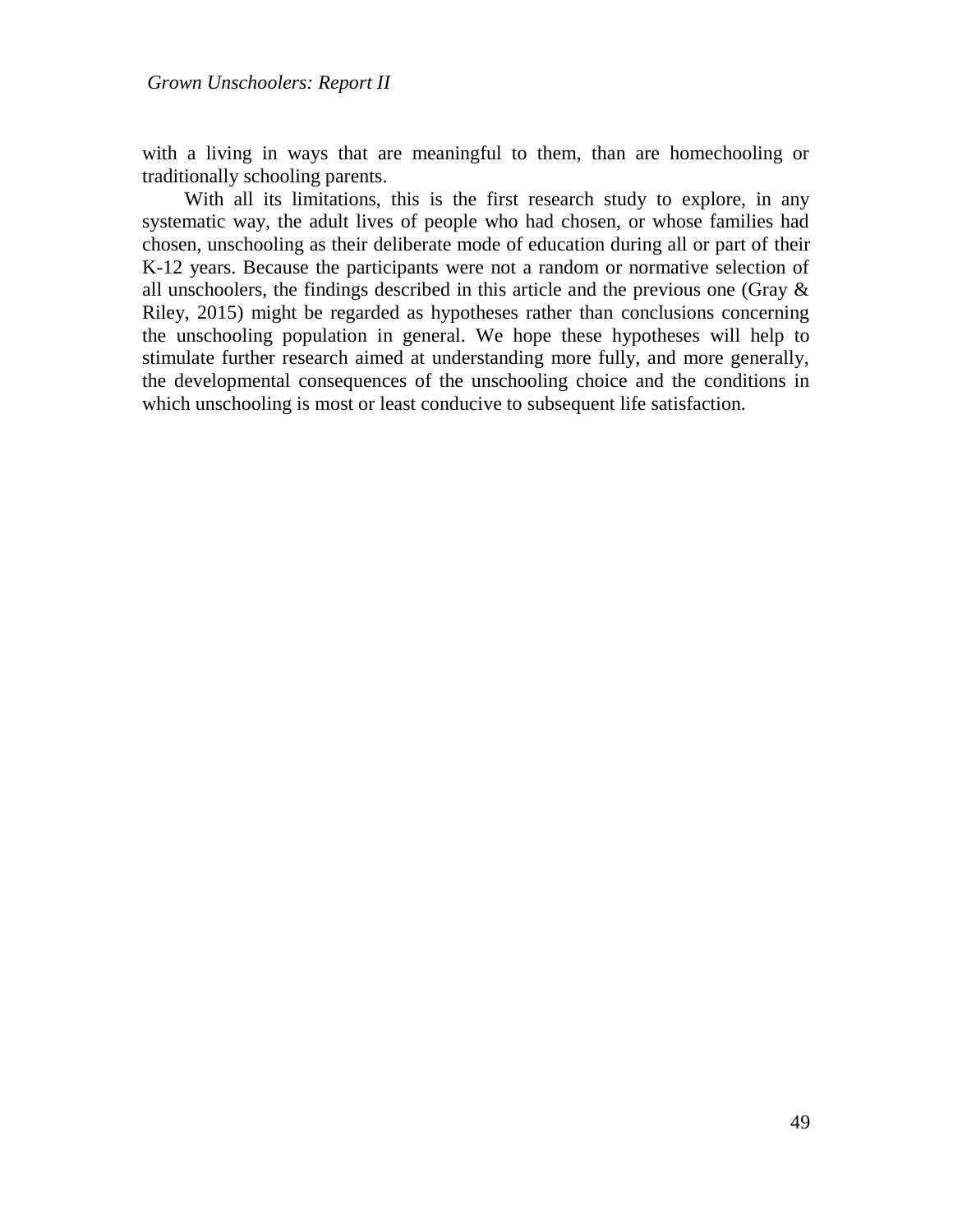#### **References**

- Bagwell, J. N. (2010). *The academic success of home schooled students in a South Carolina technical college*. (Doctoral dissertation). Retrieved from [http://digitalcommons.unl.edu/cgi/viewcontent.cgi?article=1038&context=ceh](http://digitalcommons.unl.edu/cgi/viewcontent.cgi?article=1038&context=cehsedaddiss) [sedaddiss](http://digitalcommons.unl.edu/cgi/viewcontent.cgi?article=1038&context=cehsedaddiss)
- Barker, J. E., Semenov, A. D., Michaelson, L., Provan, L. S., Snyder, R., & Munakata, Y. (2014). Less-structured time in children's daily lives predicts self-directed executive functioning. *Frontiers in Psychology, 5,* 1-16.
- Cogan, M.F. (2010). Exploring academic outcomes of homeschooled students. *Journal of College Admissions, 6*, 19-24.
- Cooper, B. S., & Sureau, J. (2007). The politics of homeschooling: New developments, new challenges. *Educational Policy, 21*, 110 – 131.
- Desmarais, I. (2015). Unschooling grows up: A collection of interviews. Online publication, [http://yes-i-can-write.blogspot.com/p/grown-unschoolers.html.](http://yes-i-can-write.blogspot.com/p/grown-unschoolers.html)
- Galinsky, E., Bond, J. T., & Friedman, D. E. (1993). *The changing workforce: Highlights of the national study.* New York: Families and Work Institute.
- Gloeckner, G. W., & Jones, P. (2013). Reflections on a decade of changes in homeschooling and the homeschooled into higher education. *Peabody Journal of Education, 88*, 309-323.
- Gonzalez, H. B., & Kuenzi, J. J. (2012). Science, technology, engineering, and mathematics (STEM) education: A primer. Online publication of the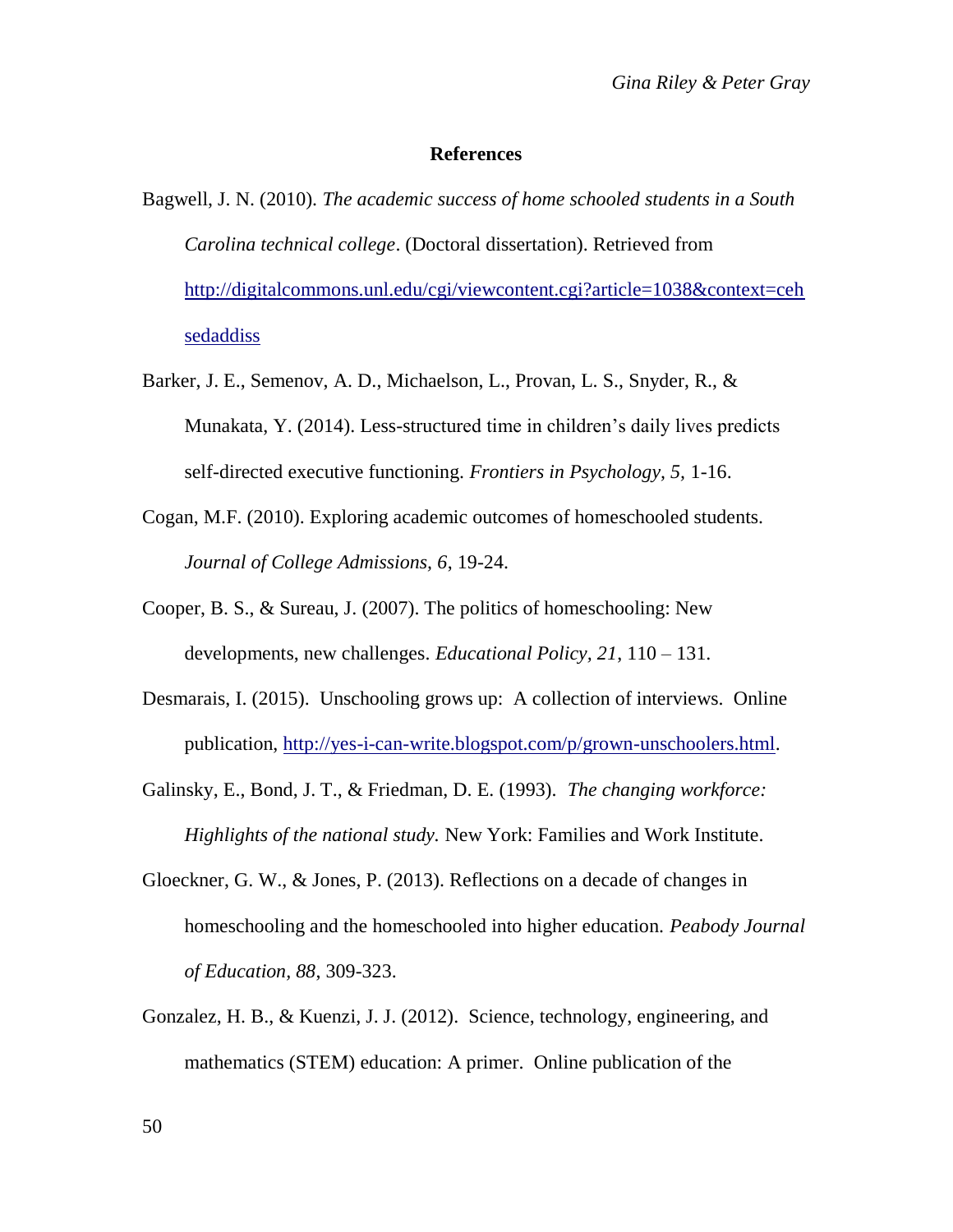Congressional Research Service, [http://fas.org/sgp/crs/misc/R42642.pdf.](http://fas.org/sgp/crs/misc/R42642.pdf)

- Gray, P. & Chanoff, D. (1986). Democratic schooling: What happens to young people who have charge of their own education? *American Journal of Education, 94*, 182 – 213.
- Gray, P., & Riley, G. (2013). The challenges and benefits of unschooling according to 232 families who have chosen that route. *Journal of Unschooling and Alternative Learning, 7*(14), 1-27.
- Gray, P., & Riley, G. (2015). Grown unschoolers' evaluations of their unschooling experiences: Report I on a survey of 75 unschooled adults. *Other Education*, *4*(2), pp. 8-32 [this issue].
- Greenberg, D., & Sadofsky, M. (1992). *Legacy of trust: Life after the Sudbury Valley School experience*. Framingham, MA: Sudbury Valley School Press.
- Greenberg, D., Sadofsky, M., & Lempka, J. (2005). *The pursuit of happiness: The lives of Sudbury Valley alumni*. Framingham, MA: Sudbury Valley School Press.
- Grunzke, R. Z. (2012). *Pedagogues for a new age: Childrearing practices of unschooling parents*. (Doctoral dissertation). University of Florida. Ann Arbor, MI: Proquest LLC.
- Harrington, D. M., Block, J. H., & Block, J. (1987). Testing aspects of Carl Rogers's theory of creative environments: Child-rearing antecedents of creative potential in young adolescents. *Journal of [Personality](https://www.psychologytoday.com/basics/personality) and Social*

51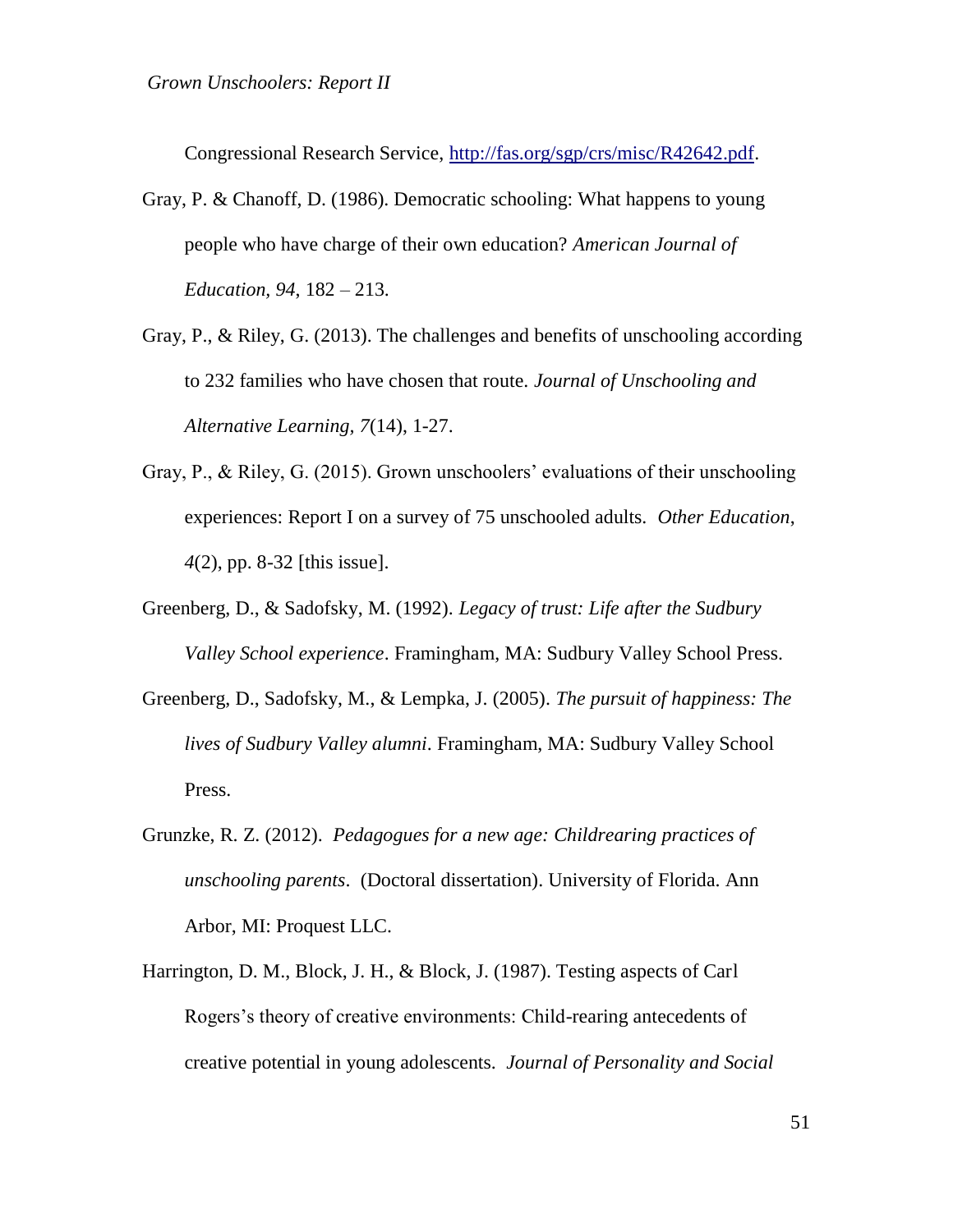*Psychology, 52*, 851-856.

- Kohn, M. L. (1980). Job complexity and adult personality. In N. J. Smesler & E. H. Erikson (Eds.), *Theories of work and love in adulthood*. Cambridge, MA: Cambridge University Press.
- Lattibeaudiere, V. H. (2000). An exploratory study of the transition and adjustment of former home schooled students to college life. *Dissertation Abstracts International, 61*, 2211A.
- Ray, B. D. (2013). Homeschooling associated with beneficial learner and societal outcomes but educators do not promote it. *Peabody Journal of Education, 88*, 324-341.
- Ryan, R. M., Deci, E. L., Grolnick, W. S., & LaGuardia, J. G. (2006). The significance of autonomy and autonomy support in psychological development and psychopathology. In D. Cicchetti & D. Cohen (eds.), *Developmental psychopathology: Vol. 1: Theory and methods, 2nd edition*, (pp. 795–849). New York: Wiley.
- United States Department of Commerce. *Women in STEM: A gender gap to innovation.* Economics and Statistics Administration Report, Aug. 3, 2011. Online publication, [http://www.esa.doc.gov/Reports/women-stem-gender-gap](http://www.esa.doc.gov/Reports/women-stem-gender-gap-innovation)[innovation.](http://www.esa.doc.gov/Reports/women-stem-gender-gap-innovation)